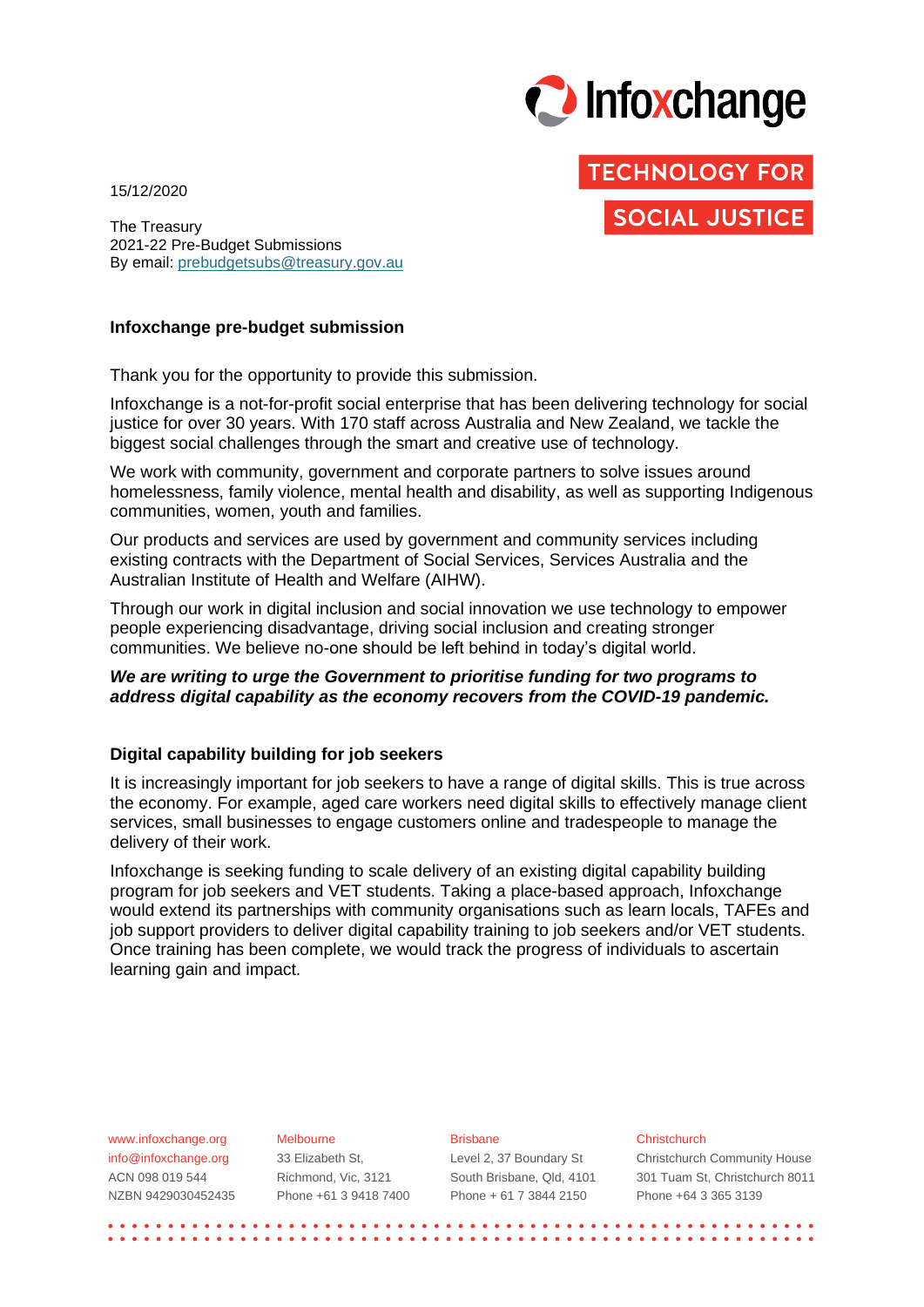



The particular cohort of individuals, referred to as job seekers, may be selected to ensure the program is working with a more digitally excluded group such as low-income households or people living in regional areas. If the program proved successful, it may be appropriate for the Government to:

- direct employment service providers to require job seekers to engage in digital capabilities training; and/or
- work with TAFEs to promote digital capabilities training such as *Digital Springboard*  as a complement to their TAFE qualification, where that qualification is not specifically in ICT - ie where digital capabilities support and extend competency and employability in other fields, whatever that might, from aged care to agriculture.

In terms of creating interest from individuals to be part of a program like this, working with local community organisations is an effective way to drive engagement. The cost, included in the cost outline above, is focussed on:

- building awareness of the program within those local community organisations;
- upskilling those in the community organisations to deliver the program;
- supporting the local community organisations through ongoing mentoring;
- funding the local community organisations to build awareness of the program and deliver the training.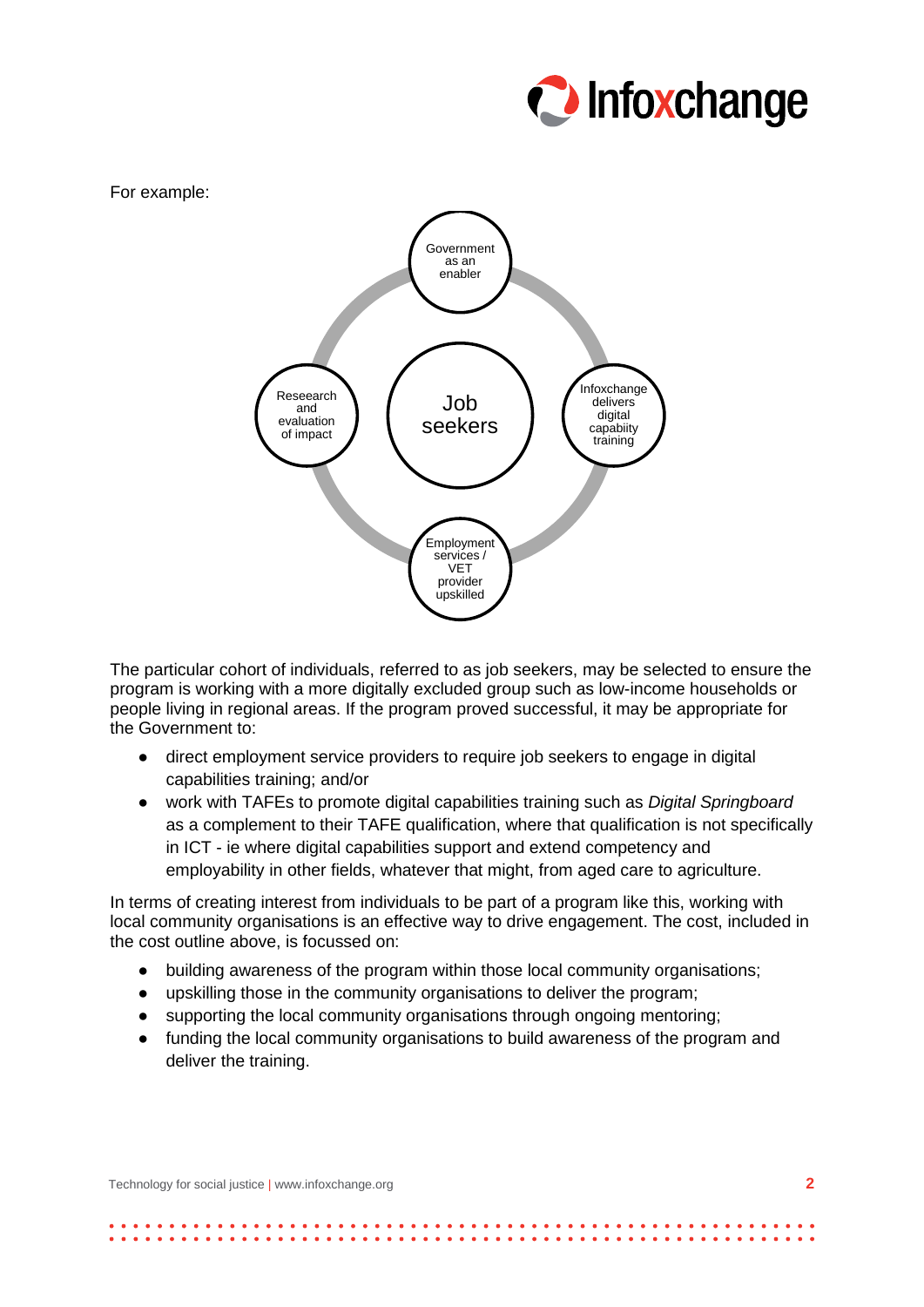

The delivery costs for *Digital Springboard* would be:

- To reach 40,000 over 2 years \$5m
- To reach 100,000 over 4 years \$8m
- To reach 500,000 over 4 years \$20m
- $\bullet$  To reach 1,000,000 over 4 years \$40m

Further information about *Digital Springboard* and an evaluation of program results to date is provided in the attachments.

# **Not for profit digital transformation and capability building hub**

The COVID-19 pandemic has highlighted the ongoing technology challenges faced by notfor-profit organisations as they have attempted to deliver services online and support their staff and volunteers to work remotely.

Infoxchange proposes to lead a cross-sector partnership to develop a digital transformation hub to support not-for-profits in addressing these challenges, as well as assisting them on a broader transformation journey which will build their capability and resilience for a post COVID-19 world.

The focus of the hub will be on digital technology as an enabler to support service transformation and new ways of working, addressing key barriers identified by the sector including:

- Access to affordable and fit for-for-purpose technology solutions
- Lack of skilled technical resources to advise on digital technology
- Resources and funding to assist with the implementation of digital transformation initiatives
- Staff and volunteer digital skills and capability
- Lack of awareness of the benefits of digital technology and a fear of making technology related decisions

The hub will be delivered as an integrated set of web-based resources, capacity building programs and tailored advice for organisations.

Infoxchange is seeking \$2 million in seed funding to establish the hub, coordinate the crosssector partnership and deliver content, capacity building programs and services to the sector over a 2-year period. This will include:

- Development and enhancement of online resources including incorporating content and training material from project partners
- Delivery of the expert bar, technology assessments and the digital transformation strategy on a plate program
- Regular scheduling of group events, webinars and training programs
- Undertaking mentoring for discrete transformation projects
- Reporting and evaluation